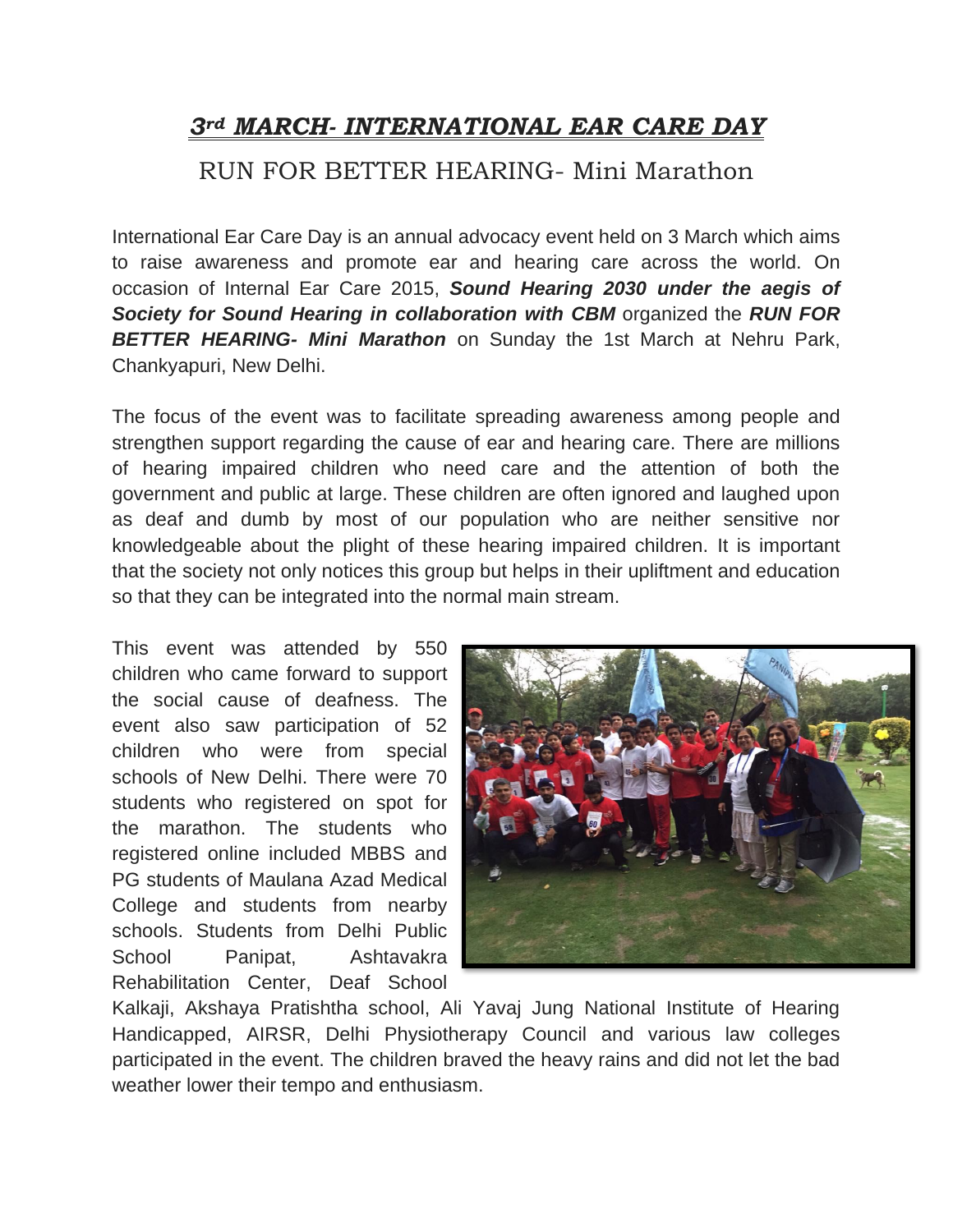Before the start of the run, the IEC material developed by Sound Hearing 2030 was

displayed at the venue.

The run was flagged off at 8 am by Dr. Deepak Tempe, Dean of Maulana Azad Medical College along with Dr Arun Agarwal, Dr Suneela Garg, Ms. Deeksha Khurana, Ms. Janki Mehta and Ms. Shilpi Narang. The children were divided into different age groups and the run was conducted.

Due to excessive rains, it is



planned that the prize distribution ceremony would be held at Maulana Azad Medical College on 14<sup>th</sup> March 2015. During this ceremony, the winners and runners-up in all categories would be rewarded. A sensitization talk has also been planned for the gathering. The certificates of participation are being sent to all the students who



participated in the run. This event would go a long way in sensitizing the people regarding the cause of ear and hearing care.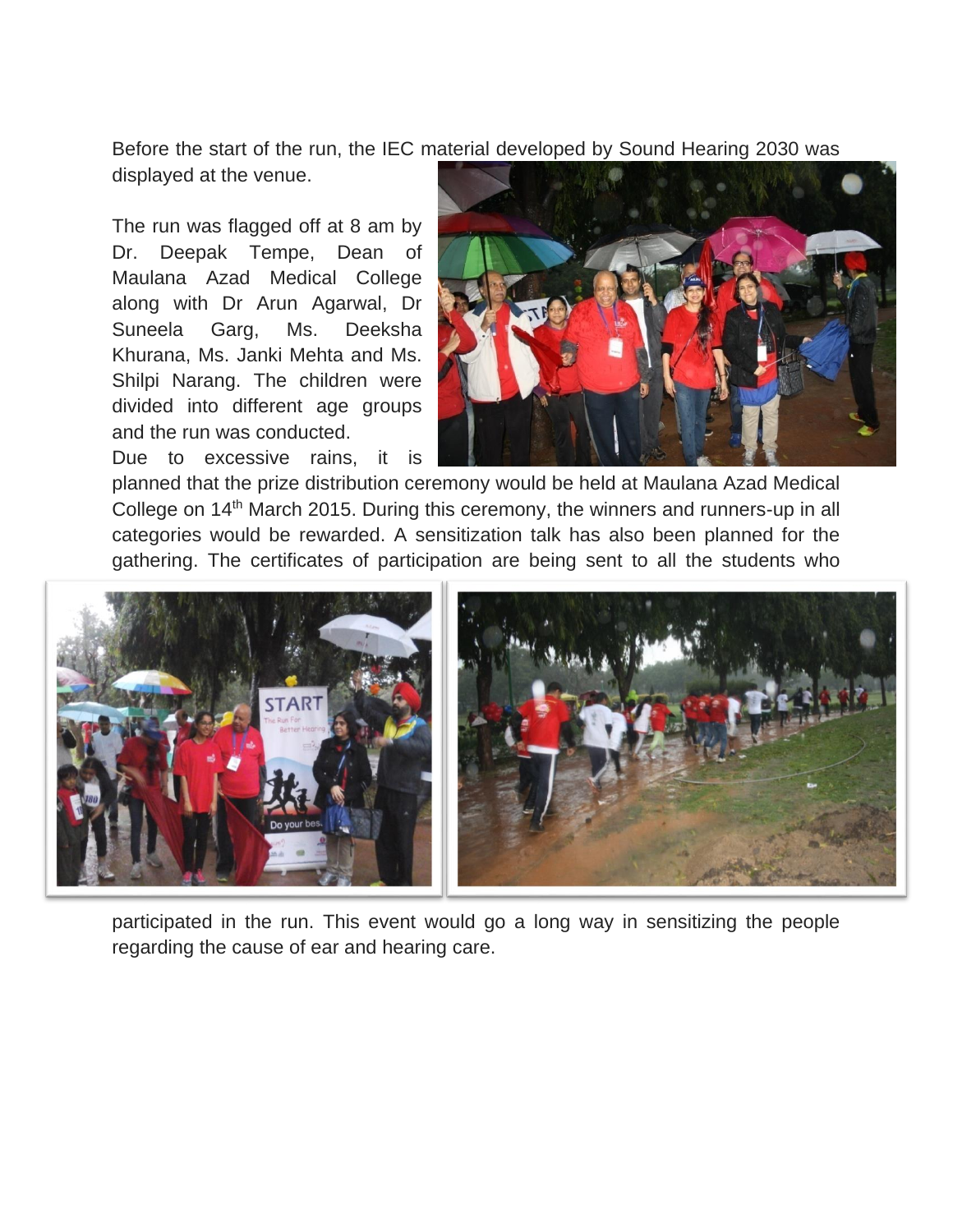# Sensitization of CRPF (paramilitary) personnel

*Facilitators: Ms Deeksha Khurana (Programme Officer SH2030), Ms Janki Mehta (Administrative Officer, SH2030) and Dr Tanu Anand (Senior Resident, Dept of Community Medicine, MAMC)*

### *Target Group- Officers and Jawans of Paramilitary forces and their families*

### *Participants: 70*

A sensitization programme was held on  $3<sup>rd</sup>$  March 2015 in the CRPF Camp, Najafgarh, Delhi in order to spread awareness regarding ear and hearing care. The programme was targeted towards Officers and Jawans of paramilitary forces and their families.

The dignitaries who graced the occasion were Inspector General (Medical) and Deputy Inspector General (Medical) of CRPF.

The programme began with lighting of lamp by dignitaries and representatives of Sound Hearing 2030.



The first talk was delivered by IG (Medical) who explained to the audience about importance of ear care. The content of the talk included commonly encountered ear problems in children, adults and elderly. He also elaborated on the various types of hearing loss and the treatment and rehabilitation options available to the paramilitary personnel and their dependents.

Next, Dr Tanu Anand spoke about the burden of ear problems globally and in India. She also explained about the common myths relating to ear care in the community and the dos and don'ts related to ear care.

Ms. Deeksha Khurana elaborated the burden of congenital deafness and significance of early identification of hearing loss. She also highlighted the various milestones which can help detect hearing loss in a child.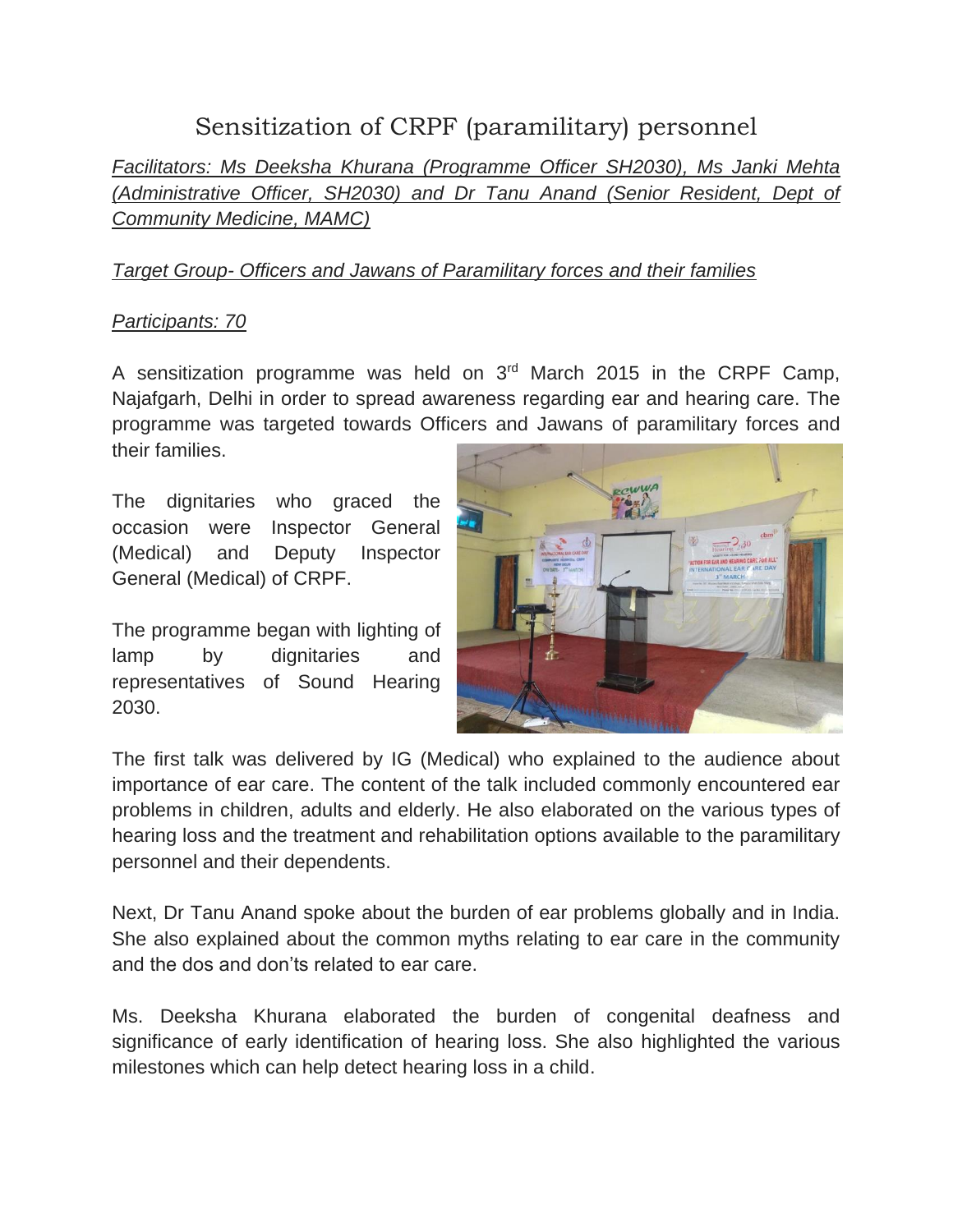The concluding talk was given by Dr R.K. Singh (ENT specialist, CRPF) who explained to the audience the basic concepts related to anatomy and physiology of ear. His talk emphasized on Noise Induced hearing loss which is most common cause of hearing loss in paramilitary personnel due to their long exposure to ammunition blasts and firing.

The talk ended with vote of thanks to the dignitaries and team from Sound Hearing 2030 which had travelled a long distance to be part of the programme.

The programme was interactive in nature and was followed by discussion.

The IEC material developed by Sound Hearing 2030 was displayed at the venue.

Attached are some of the photos taken at the event.

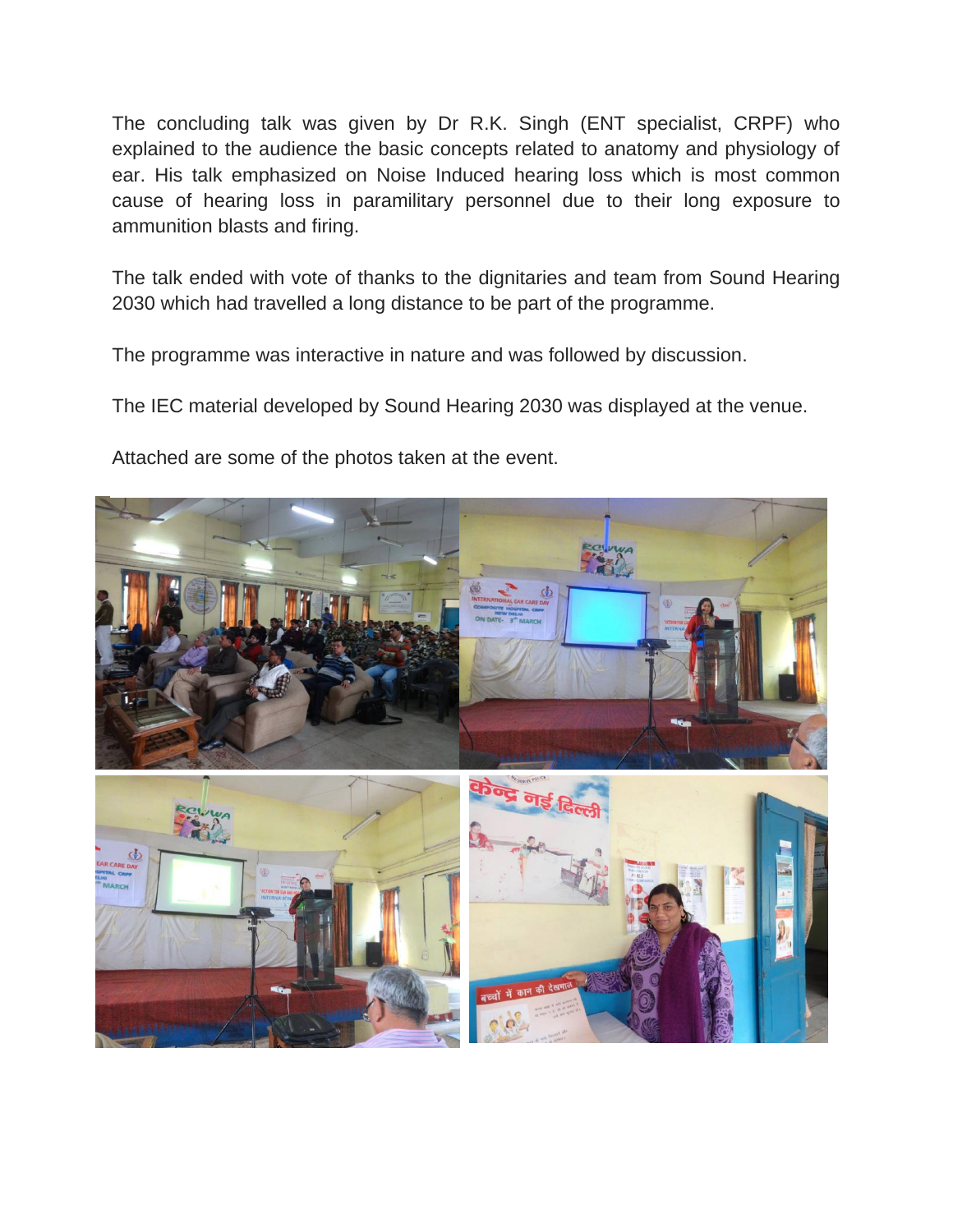# Sensitization in Community (Barapullah Slums, Delhi)

*Facilitators: Ms Deeksha Khurana (Programme Officer SH2030), Ms Janki Mehta (Administrative Officer, SH2030) and Ms Kriti Gulati (Research Fellow - ICMR Project on Neonatal Hearing Screening)*

#### *Target Group- Families and children living in the slums*

#### *Participants: 150*

In order to spread awareness regarding ear and hearing care, short talks were delivered by Sound Hearing 2030 team on 3<sup>rd</sup> March 2015 in the Barapullah slum community. The Talks were given in two schools run by Neev, an educational project of Nav Abhiyan (A grassroot development initiative promoting self- reliance and self esteem), with one of them being run in the Slums. The participating parents and children belong to a low socioeconomic background.

The Talk was conducted using IEC material (Including Pamphlets, posters and flipcharts) developed by Society of Sound Hearing. Since the community was predominantly Tamil speaking, the team roped in a volunteer from within the community to translate the talk in Tamil.

The content of the talk included commonly encountered ear problems in children, elaborating on various milestones which can help detect hearing loss in a child and various Do's and Don'ts related to ear care. Special mention was given to various factors that attribute to hearing loss in children. Parents were also informed about "Neonatal Hearing screening programme" being run in Lok Nayak Hospital Delhi.

The talk was interactive in nature where the questions were asked in the community and the discussion was done on the basis of the answers received. The community participated in the interactive talk actively and showed interest in listening and learning.

Attached are some of the photos taken at the event.